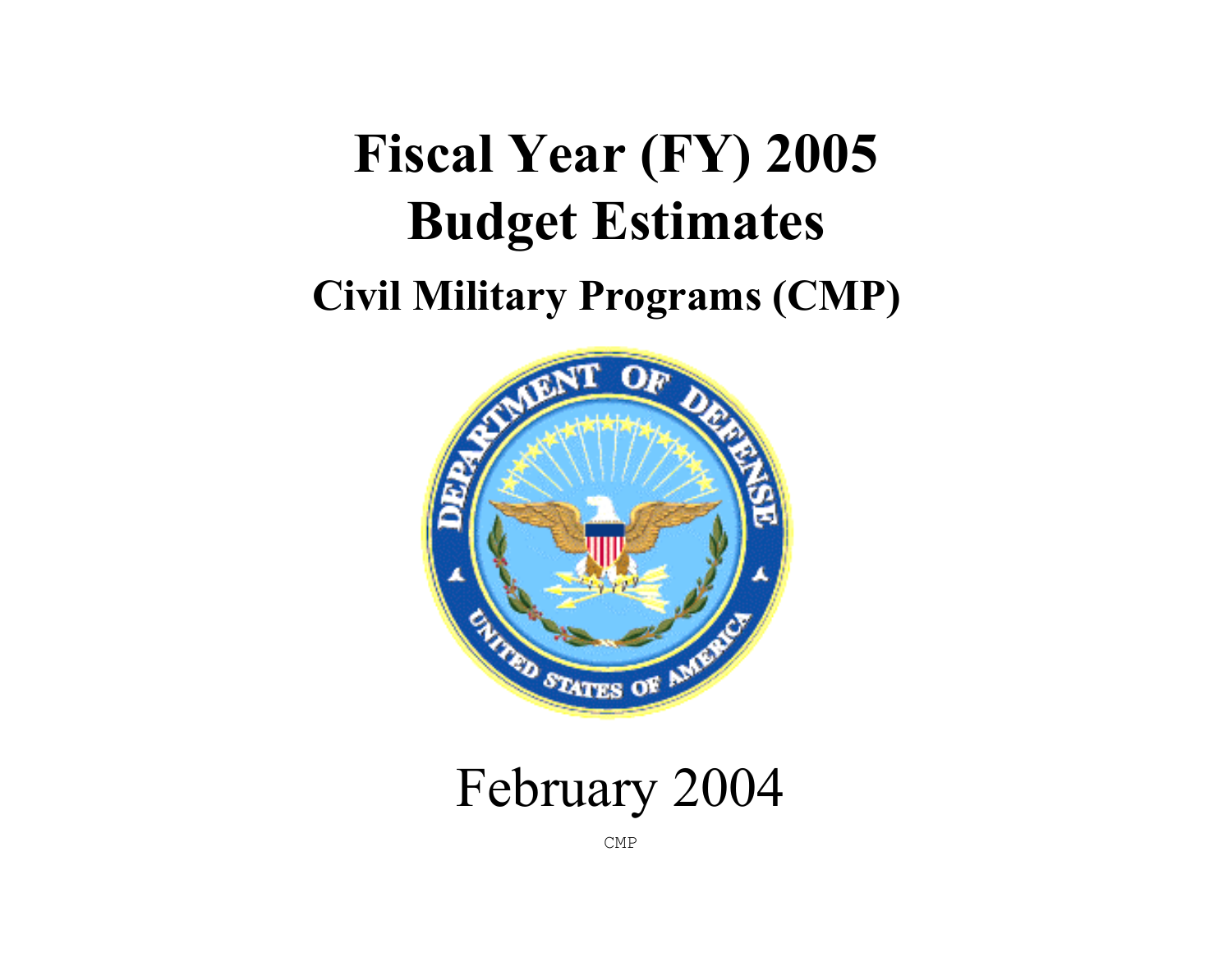# **Operation and Maintenance, Defense-Wide Fiscal Year (FY) 2005 Budget Estimates Submission Budget Activity 4: Administration and Service-Wide Activities Office of the Secretary of Defense, Civil Military Programs**

#### **APPROPRIATION HIGHLIGHTS**

|                        | (\$ in Millions) |        |        |                 |        |           |          |
|------------------------|------------------|--------|--------|-----------------|--------|-----------|----------|
|                        | FY 2003          | Price  |        | Program FY 2004 | Price  | Program   | FY 2005  |
|                        | Actual           | Change |        | Change Estimate | Change | Change    | Estimate |
| Appropriation Summary: |                  |        |        |                 |        |           |          |
| Budget Activity 4      |                  |        |        |                 |        |           |          |
| O&M, Defense-Wide, CMP | 93.176           | 1.213  | 15.641 | 110.030         | 1.540  | $-10.181$ | 101.389  |

#### **Summary:**

DoD Civil Military Program consists of three outreach/service programs as follows:

1. The National Guard ChalleNGe Program improves the life skills and employment potential of participants.

2. The DoD Innovative Readiness Training Program improves expanded military readiness training.

3. DoD Starbase Program improves the knowledge and skills of students in kindergarten through twelth grade in math, science and technology.

#### **Narrative Explanation of Changes:**

FY 2003 to FY 2004

The program reflects price increases and Congressional adds.

#### FY 2003 to FY 2004

The program decrease is the result of Congressional adds not carried forward.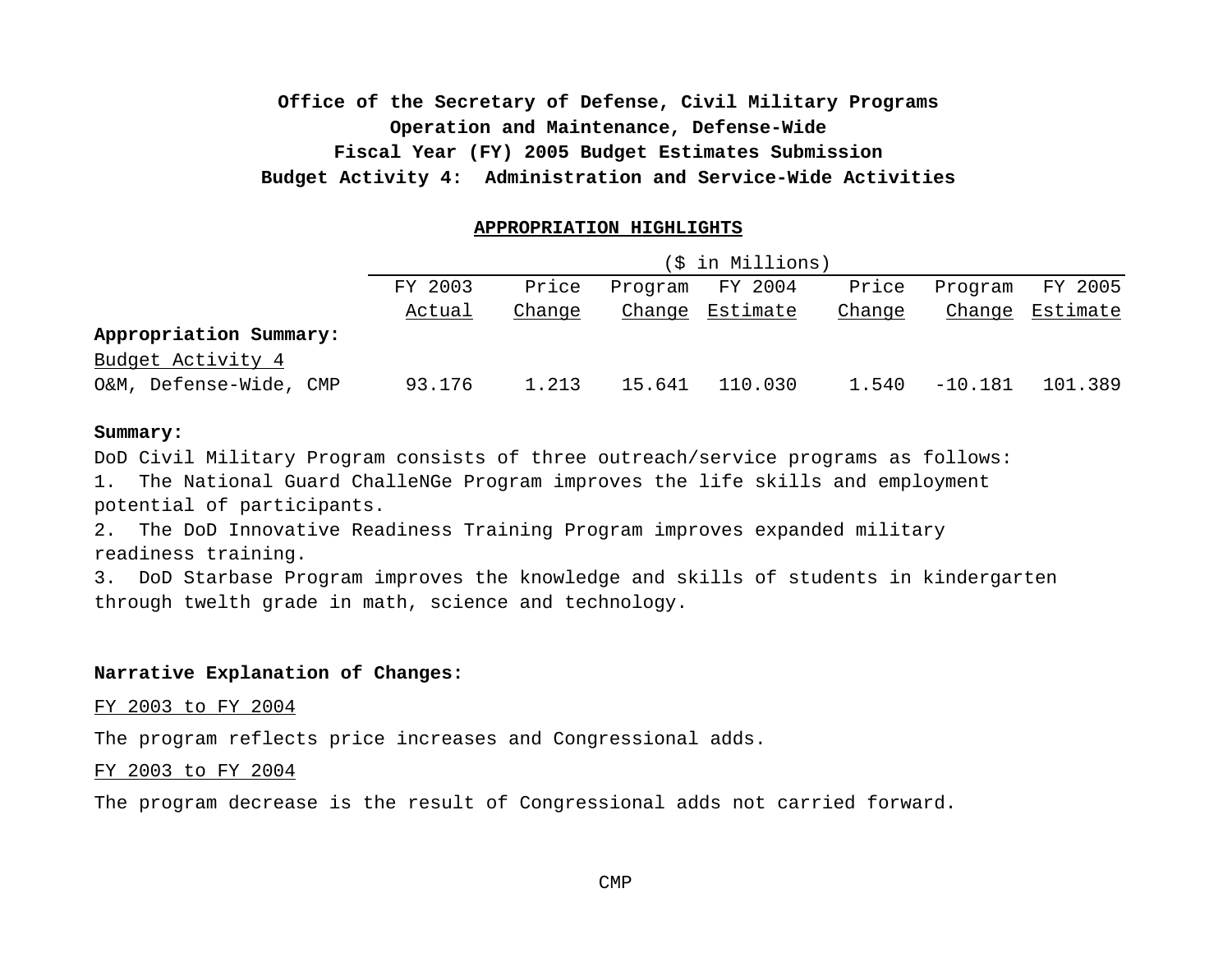# **Office of the Secretary of Defense, Civil Military Programs Fiscal Year (FY) 2005 Budget Estimates Submission Budget Activity 4: Administration and Service-Wide Activities (Dollars in Thousands)**

#### **Appropriation: Operation and Maintenance, Defense-Wide**

| FY 2004 President's Budget Request                        |           | 99,030    |
|-----------------------------------------------------------|-----------|-----------|
| Congressional Adjustments<br>1.                           |           |           |
| a. Distributed                                            |           |           |
| 1) ChalleNGe Starbase                                     | 5,000     |           |
| 2) Innovative Readiness Training                          | 5,000     |           |
| b. General Provisions                                     |           |           |
| 1) Section 8094 Prorate Professional Support Services     | $-611$    |           |
| 2) Section 8112 Grant to National Guard Youth Foundation  | 2,100     |           |
| 3) Section 8126 Prorate Management Efficiencies           | $-521$    |           |
| c. Congressional Earmarks                                 |           |           |
| 1) Section 8044 Prorate Indian Lands Offset               | $-68$     |           |
| 2) Section 8069 Allow Transfer for MILPERS Cost           | 30,000    |           |
| 3) Section 8069 Offset for MILPERS Cost                   | $-30,000$ |           |
| 4) Grant for Outdoor Odyssey                              | 500       |           |
| 5) Offset Outdoor Odyssey                                 | $-500$    |           |
| Total Congressional Adjustments                           |           | 10,900    |
| FY 2004 Current Estimate                                  |           | 109,930   |
| Carryover (no year)<br>2.                                 | 100       |           |
| Revised FY 2004 Estimate                                  |           | 110,030   |
| Price Change<br>3.                                        |           | 1,540     |
| Program Increases<br>4.                                   |           | 503       |
| a. Starbase is increased for support costs                | 503       |           |
| Program Decreases: Congressional Adds not continued<br>5. |           |           |
| a. ChalleNGe                                              | $-2,718$  |           |
| b. Innovative Readiness Training (IRT)                    | $-5,076$  |           |
| c. Outdoor Odyssey                                        | $-761$    |           |
| d. National Guard Youth Foundation                        | $-2,129$  |           |
| Total Program Decreases                                   |           | $-10,684$ |
| FY 2005 Budget Request                                    |           | 101,389   |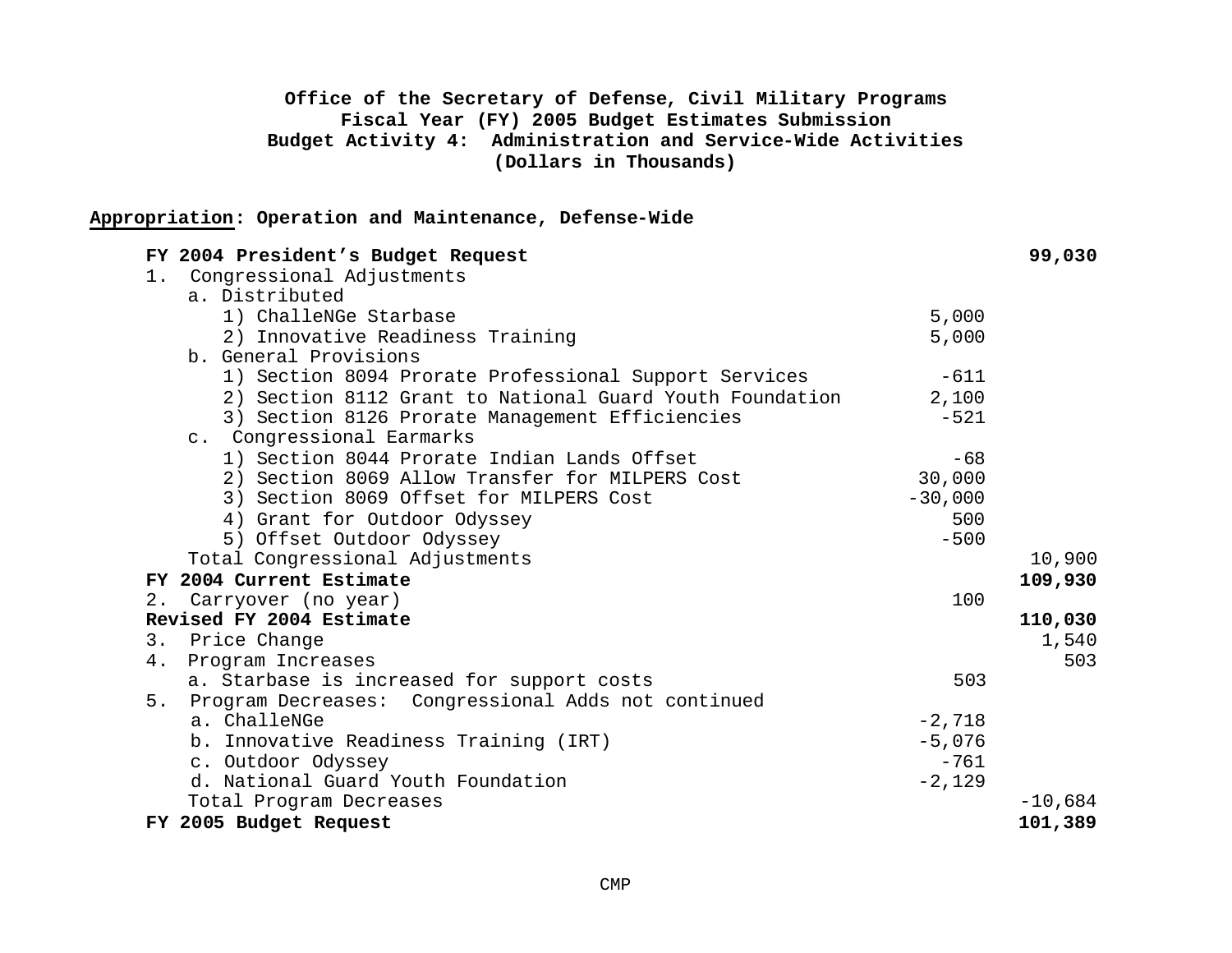# **Fiscal Year (FY) 2005 Budget Estimates Submission Budget Activity 4: Administration and Service-Wide Activities Office of the Secretary of Defense Operation and Maintenance, Defense-Wide Civil Military Programs**

# **Summary of Price and Program Changes - FY 2004 (Dollars in Thousands)**

|                                 | FY 2003 | Price Growth |        | Program | FY 2004 |  |
|---------------------------------|---------|--------------|--------|---------|---------|--|
|                                 | Actuals | Percent      | Amount | Growth  | Program |  |
| 989 Other Contracts             |         |              |        |         |         |  |
| ChalleNGe                       | 63,501  | 1.3          | 826    | 3,686   | 68,013  |  |
| Innovative Readiness Training   | 13,907  | 1.3          | 181    | 10,642  | 24,730  |  |
| STARBASE                        | 12,518  | 1.3          | 163    | 1,756   | 14,437  |  |
| Outdoor Odyssey                 | 750     | 1.3          | 10     | $-10$   | 750     |  |
| National Guard Youth Foundation | 2,500   | 1.3          | 33     | $-433$  | 2,100   |  |
| 9999 Total                      | 93,176  |              | 1,213  | 15,641  | 110,030 |  |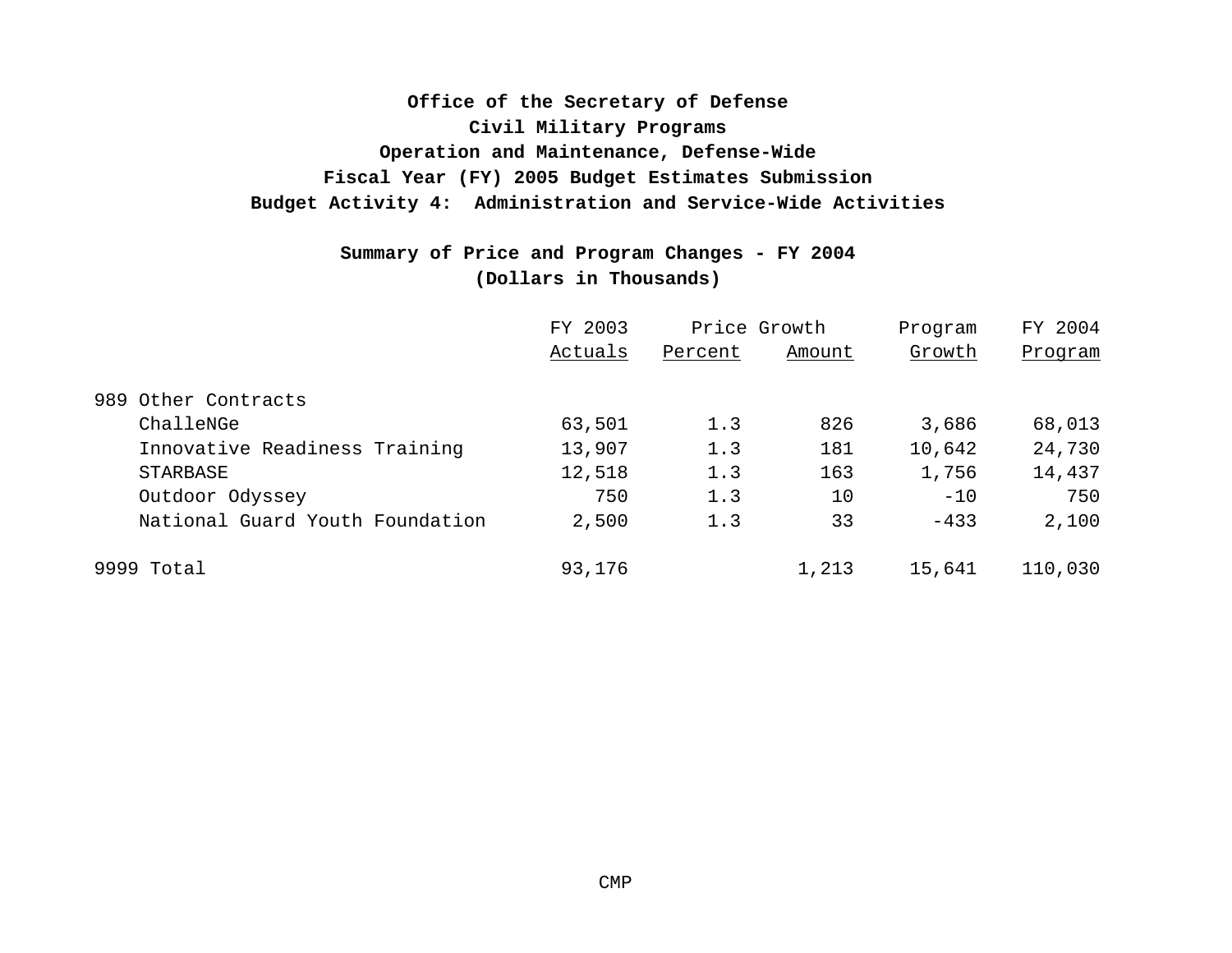**Fiscal Year (FY) 2005 Budget Estimates Submission Budget Activity 4: Administration and Service-Wide Activities Office of the Secretary of Defense Civil Military Programs Operation and Maintenance, Defense-Wide**

> **(Dollars in Thousands) Summary of Price and Program Changes - FY 2005**

|                                 | FY 2004   | Price Growth |        | Program   | FY 2005        |  |
|---------------------------------|-----------|--------------|--------|-----------|----------------|--|
|                                 | Estimates | Percent      | Amount | Growth    | Program        |  |
| 989 Other Contracts             |           |              |        |           |                |  |
| ChalleNGe                       | 68,013    | 1.4          | 952    | $-2,718$  | 66,247         |  |
| Innovative Readiness Training   | 24,730    | 1.4          | 346    | $-5,076$  | 20,000         |  |
| STARBASE                        | 14,437    | 1.4          | 202    | 503       | 15,142         |  |
| Outdoor Odyssey                 | 750       | 1.4          | 11     | $-761$    | $\Omega$       |  |
| National Guard Youth Foundation | 2,100     | 1.4          | 29     | $-2,129$  | $\overline{0}$ |  |
| 9999 Total                      | 110,030   |              | 1,540  | $-10,181$ | 101,389        |  |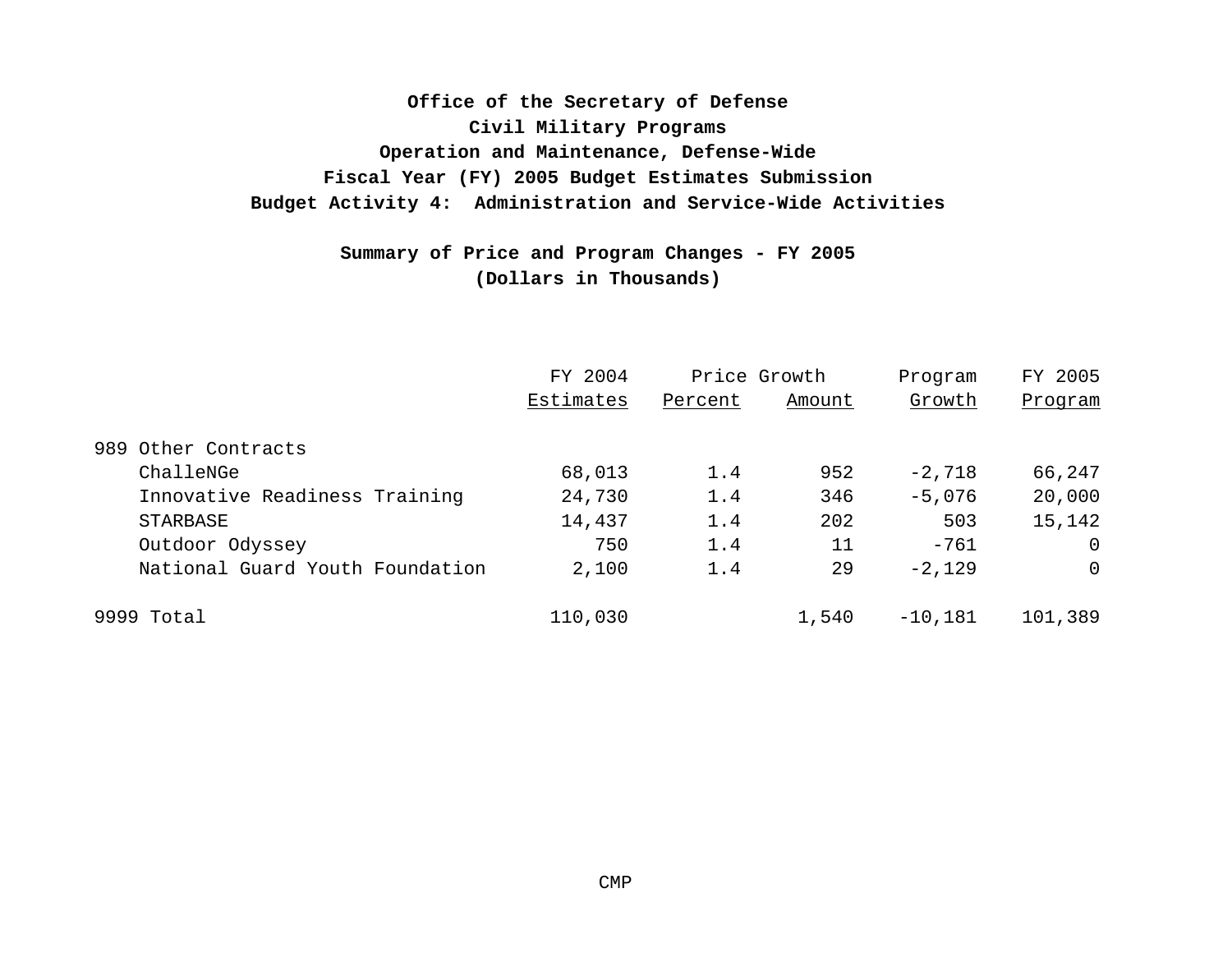#### **I. Description of Operations Financed:**

DoD Civil Military Programs encompass outreach/service programs identified as:

- 1) the National Guard ChalleNGe Program authorized under 32 U.S.C. 509;
- 2) the DoD Innovative Readiness Training Program authorized under 10 U.S.C. 2012; and
- 3) the DoD STARBASE Program currently authorized under 10 U.S.C. 2193.

The **National Guard ChalleNGe Program** (32 U.S.C. 509) is a youth development program managed by the Assistant Secretary of Defense, Reserve Affairs, and operated by the National Guard Bureau. The goal of this program is to improve the life skills and employment potential of participants by providing military-based training and supervised work experience, together with the core program components of assisting participants to receive a high school diploma or its equivalent, developing leadership skills, promoting fellowship and community service, developing life coping skills and job skills, and improving physical fitness, health and hygiene. It currently operates in 24 states and one territory, in accordance with agreements between the National Guard Bureau, the Governors, and Adjutant Generals of those locations. The eighteen-month program consists of three phases: a twoweek pre-ChalleNGe residential phase, a 22-week residential phase, and a 12-month postresidential phase.

The National Guard Youth Foundation received a grant under the auspices of the Assistant Secretary of Defense, Reserve Affairs during FY 2003. For FY 2004 Congress authorized and provided the funds to continue this effort. The Department has included no funds in FY 2005 and out in this budget request.

The **Innovative Readiness Training** Program (IRT) (10 U.S.C. 2012) is managed by the Assistant Secretary of Defense for Reserve Affairs and operated by the military services in the United States, its territories and possessions, and the Commonwealth of Puerto Rico, to provide expanded military readiness training in engineering, health care and transportation. The IRT program is analogous to the Overseas Deployment Training Program. Combat support and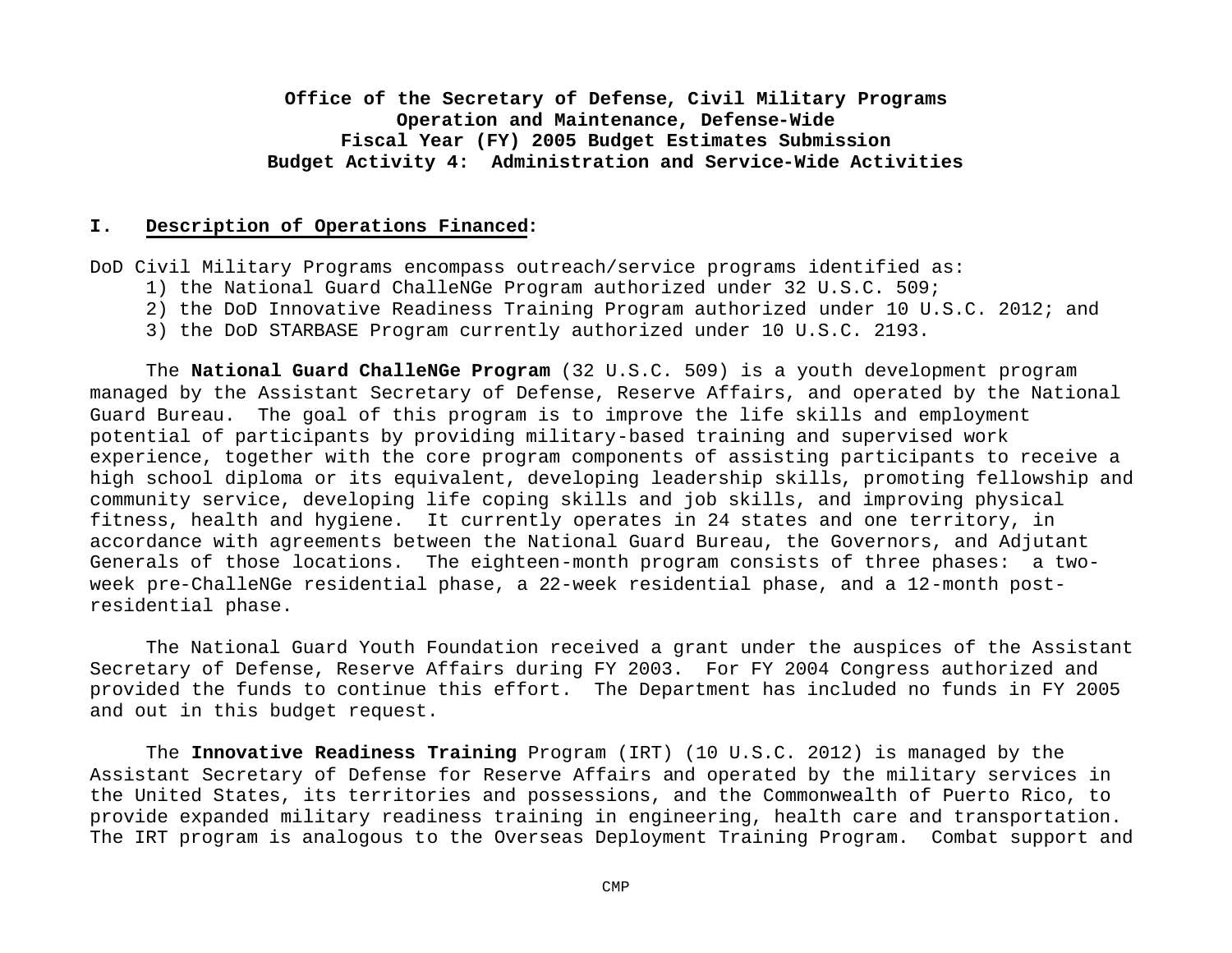#### **I. Description of Operations Financed: (continued)**

combat service support units and individuals provide the critical link between military and civilian communities by training in a realistic, hands-on setting that offers incidental benefit to local communities. Examples are the Alaskan Road Project, Annette Island, AK, and the Benedum Airport Road Project, WV; both projects provide important military engineer and construction training, while simultaneously building a needed transportation artery within the local community**.**

The **DoD STARBASE** Program (10 U.S.C. 2193) is managed by the Assistant Secretary of Defense, Reserve Affairs, and operated by the military services. The program is to improve knowledge and skills of students in kindergarten through twelfth grade in mathematics, science, and technology. The program targets "at risk" (minority, female, and low socioeconomic) students and uses instruction modules specifically designed to meet the state's math and science objectives. A motivational module is included to teach children how to set and achieve goals, take positive action in their lives, and build strong self-esteem. The program currently operates in 48 locations throughout the United States. The Air National Guard, Air Force Reserve, Air Force, Navy, Naval Reserve and Marine Corps participate in the program.

The **Outdoor Odyssey Youth Development** and Leadership Academy Program operated through a grant under the auspices of the Assistant Secretary of Defense, Reserve Affairs. Located at Roaring Run Camp, Somerset County, Pennsylvania, the program was designed to target "at-risk" youths and provide them the opportunity to participate in exercises and activities that develop self-esteem, confidence, respect and trust in others. Congress has added funds for this program in the past. The Department has included no funds in FY 2004 and out in this budget request.

CMP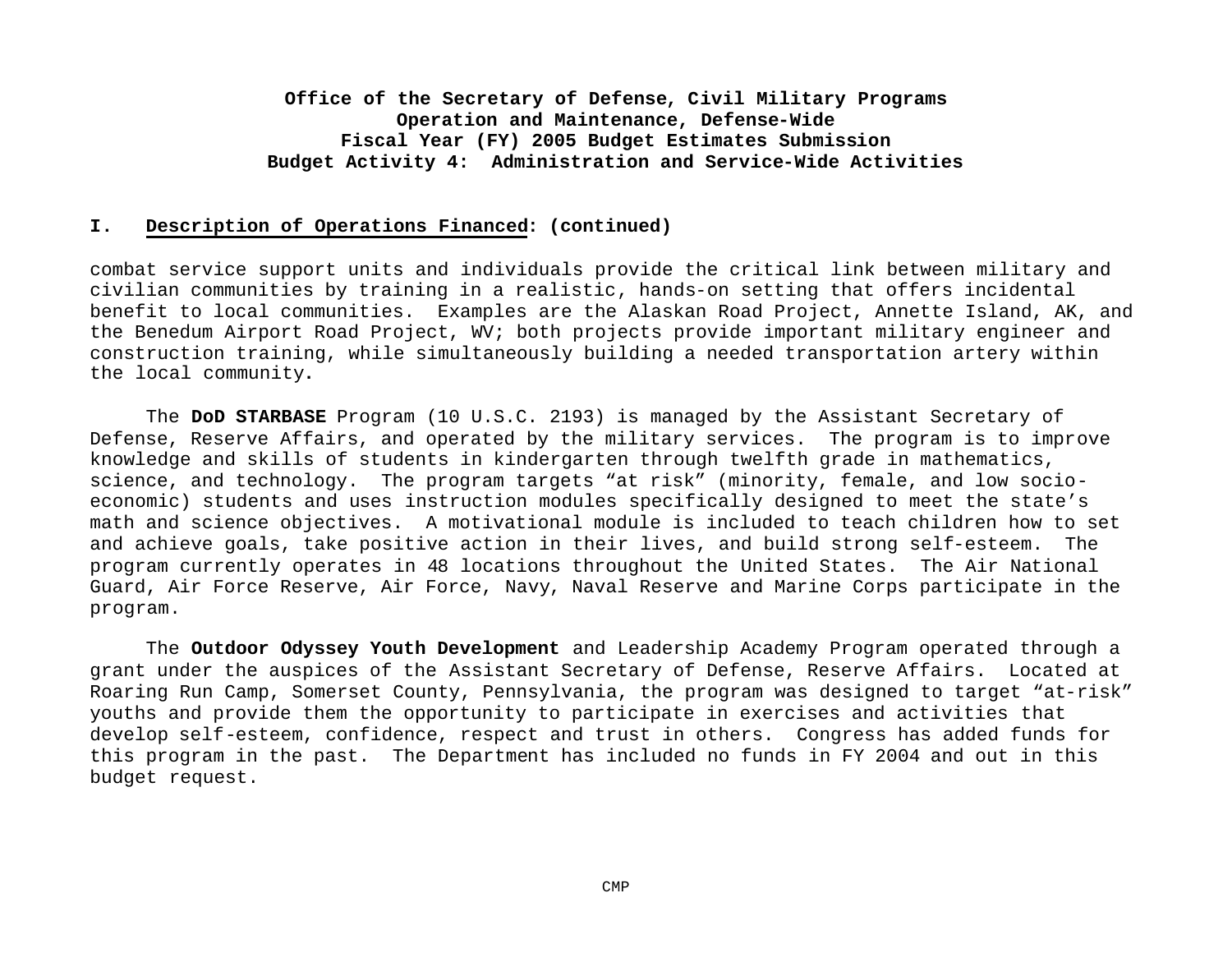#### **II. Force Structure Summary: None**

#### **III. Financial Summary (O&M: \$ in Thousands):**

|       |                     |                    |                   | FY 2004            |         |                     |
|-------|---------------------|--------------------|-------------------|--------------------|---------|---------------------|
| А.    | Subactivity Group   | FY 2003<br>Actuals | Budget<br>Request | Appro-<br>priation | Current | FY 2005<br>Estimate |
|       |                     |                    |                   |                    |         |                     |
| 1.    | ChalleNGe           | 63,501             | 65,216            | 71,216             | 68,013  | 66,247              |
| 2.    | IRT                 | 13,907             | 20,000            | 25,000             | 24,730  | 20,000              |
| 3.    | Starbase            | 12,518             | 13,814            | 13,814             | 14,437  | 15,142              |
| 4.    | Outdoor Odyssey     | 750                | $-0-$             | $-0-$              | 750     | $-0-$               |
| 5.    | NG Youth Foundation | 2,500              | $-0-$             | $-0-$              | 2,100   | $-0-$               |
| Total |                     | 93,176             | 99,030            | 110,030            | 110,030 | 101,389             |

#### **B. Reconciliation Summary:**

|                                       | Change       | Change          |
|---------------------------------------|--------------|-----------------|
|                                       | FY 2004/2004 | FY 2004/FY 2005 |
| Baseline Funding                      | 99,030       | 110,030         |
| Congressional Adjustments (Dist.)     | 10,000       | $-0-$           |
| Congressional Adjustments (Gen Prov.) | 968          | $-0-$           |
| Congressional Earmarks                | $-68$        | $-0-$           |
| Prior Year Update                     | 100          | $-0-$           |
| Price Change                          | $-0-$        | 1,540           |
| Transfers                             | $-0-$        | $-0-$           |
| Program Changes                       | $-0-$        | $-10,181$       |
| Current Estimate                      | 110,030      | 101,389         |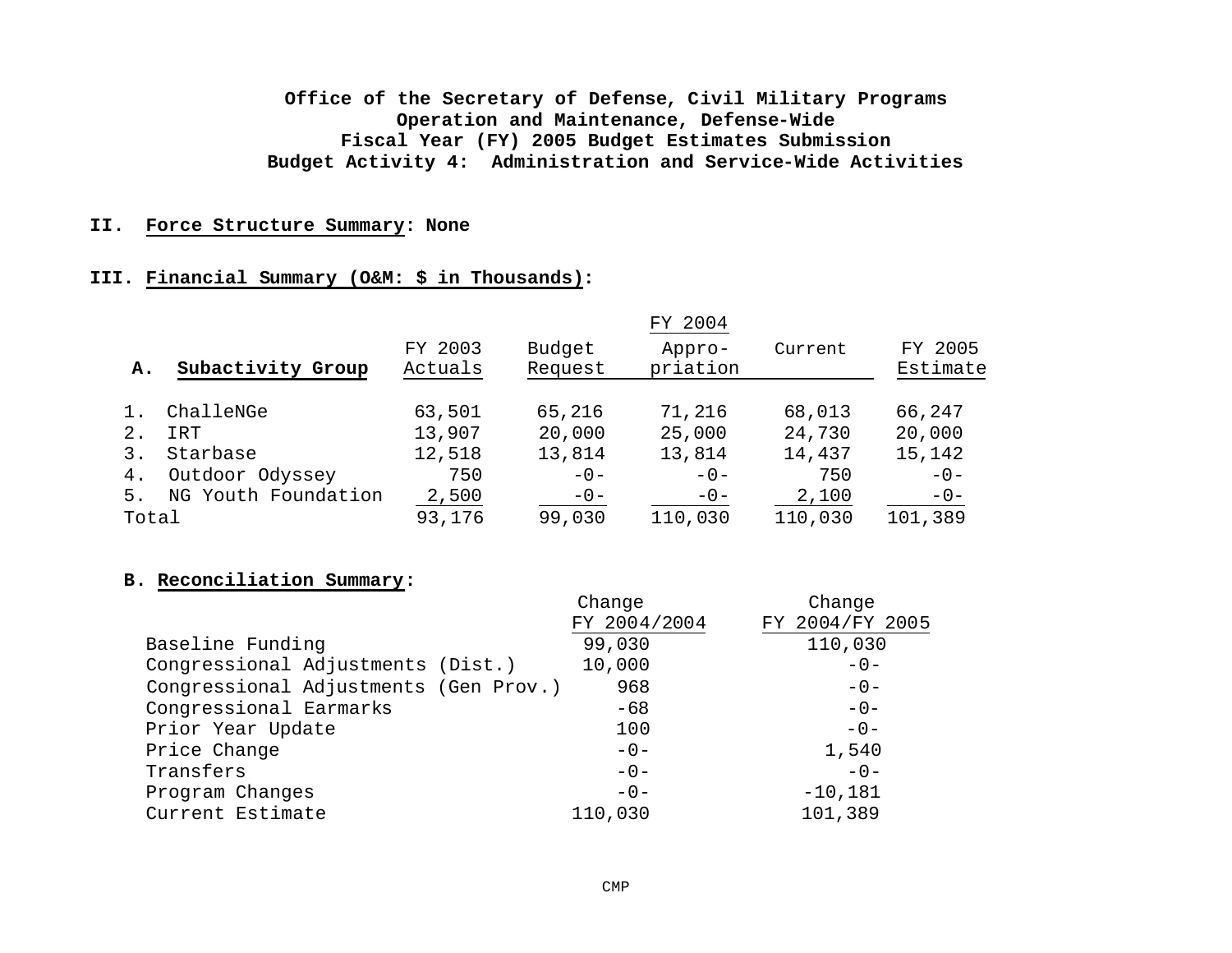#### **C. Reconciliation of Increases and Decreases:**

|    |           |                                                          | (\$ in Thousands) |         |
|----|-----------|----------------------------------------------------------|-------------------|---------|
|    |           |                                                          | Amount            | Totals  |
|    |           | FY 2004 President's Budget Request                       |                   | 99,030  |
| 1. |           | Congressional Adjustments                                |                   | 10,900  |
|    |           | a. Distributed Adjustments                               |                   |         |
|    |           | 1) ChalleNGe Starbase                                    | 5,000             |         |
|    |           | 2) Innovative Readiness Training (IRT)                   | 5,000             |         |
|    | b.        | Undistributed Adjustments                                |                   |         |
|    | $\circ$ . | Adjustments to meet Congressional intent                 |                   |         |
|    | d.        | General Provisions                                       |                   |         |
|    |           | 1) Section 8094 Prorate Prof Spt Services                | $-611$            |         |
|    |           | 2) Section 8112 Grant to National Guard Youth Foundation | 2,100             |         |
|    |           | 3) Section 8126 Prorate Mgt Efficiencies                 | $-521$            |         |
|    | e.        | Congressional Earmarks                                   |                   |         |
|    |           | 1) Section 8044 Indian Land Environmental Impact         | $-68$             |         |
|    |           | 2) Section 8069 Allow Transfer for MILPERS Cost          | 30,000            |         |
|    |           | 3) Section 8069 Offset for MILPERS Cost                  | $-30,000$         |         |
|    |           | 4) Grant for Outdoor Odyssey                             | 500               |         |
|    |           | 5) Offset Outdoor Odyssey                                | $-500$            |         |
|    |           | FY 2004 Appropriated Amount                              |                   | 109,930 |
|    |           | FY 2004 Carryover (no year)                              |                   | 100     |
|    |           | FY 2004 Total Amount                                     |                   | 110,030 |
| 2. |           | Emergency Supplemental                                   |                   |         |

a. Emergency Supplemental Carryover **-**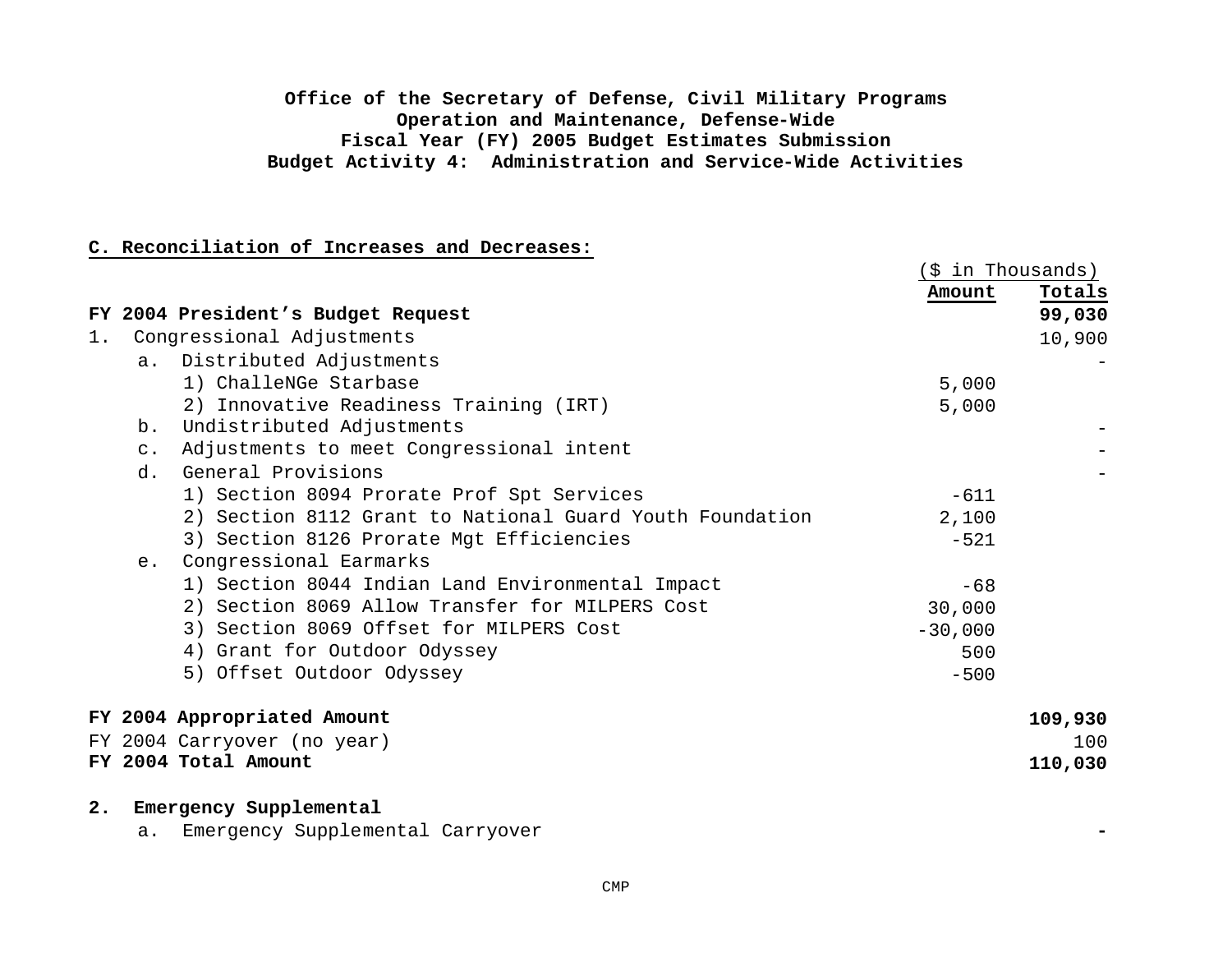#### **C. Reconciliation of Increases and Decreases:**

|    |             |                                                                      | (\$ in Thousands) |         |
|----|-------------|----------------------------------------------------------------------|-------------------|---------|
|    | b.          | FY 2004 Emergency Supplemental Appropriations Act (P.L. 108-<br>106) | Amount            | Totals  |
| 3. |             | Fact-of-Life Changes                                                 |                   |         |
|    | a.<br>$b$ . | Functional Transfers<br>Technical Adjustments                        |                   |         |
|    | $C$ .       | Emergent Requirements                                                |                   |         |
|    |             | 1. Program Increases                                                 |                   |         |
|    |             | 2. Program Decreases                                                 |                   |         |
|    |             | <b>Baseline Funding</b>                                              |                   | 110,030 |
|    |             | 4. Reprogrammings (requiring 1415 action)                            |                   |         |
|    |             | Revised FY 2004 Estimate                                             |                   | 110,030 |
| 5. |             | Less: Emergency Supplemental funding                                 |                   |         |
|    |             | Normalized Current Estimate for FY 2004                              |                   | 110,030 |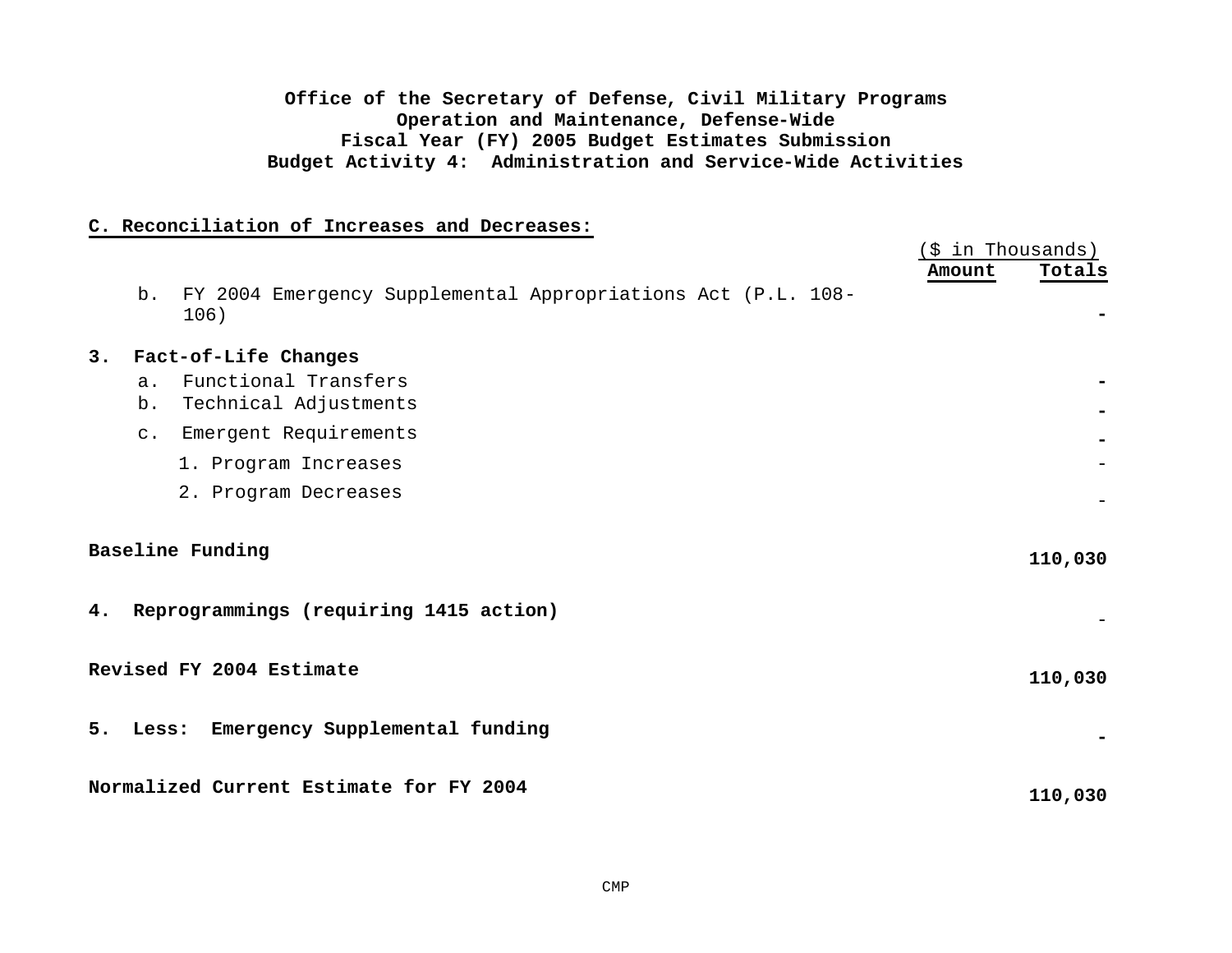#### **C. Reconciliation of Increases and Decreases:**

|    |                                          | (\$ in Thousands) |           |  |
|----|------------------------------------------|-------------------|-----------|--|
|    |                                          | Amount            | Totals    |  |
|    | 6. Price Change                          |                   | 1,540     |  |
| 7. | Functional Transfers                     |                   |           |  |
| 8. | Program Increases                        |                   | 503       |  |
|    | Starbase is increased for support costs  | 503               |           |  |
| 9. | Program Decreases                        |                   | $-10,684$ |  |
|    | Congressional adds not continued         |                   |           |  |
|    | ChalleNGe<br>a <sub>x</sub>              | $-2,718$          |           |  |
|    | Innovative Readiness Training (IRT<br>b. | $-5,076$          |           |  |
|    | Outdoor Odyssey<br>$\mathsf{C}$ .        | $-761$            |           |  |
|    | National Guard Youth Foundation<br>d.    | $-2,129$          |           |  |
|    | FY 2005 Budget Request                   |                   | 101,389   |  |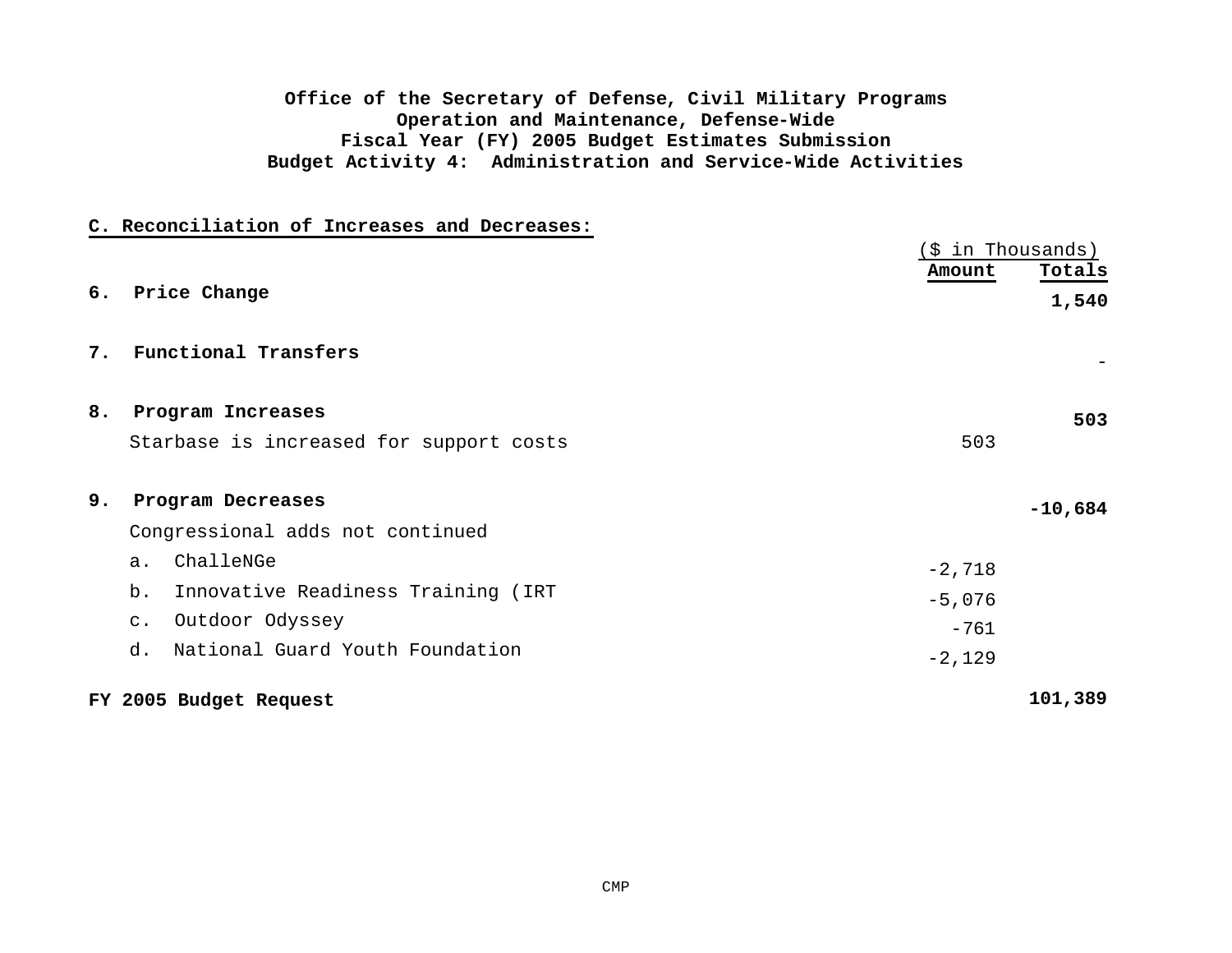#### **IV. Performance Criteria and Evaluation Summary:**

The Office of the Assistant Secretary of Defense for Reserve Affairs has policy oversight and control over the Department of Defense Civil Military Programs. Control and management of the DoD Civil Military Programs is maintained through the establishment of policies, directives, and funding controls. Evaluation of the program is made by the Secretary, Deputy Secretary, the Under Secretary of Defense (Personnel and Readiness) and the Assistant Secretary of Defense (Reserve Affairs).

|  |  |  |  | ChalleNGe Youth Program Target Enrollment by fiscal year: |  |  |  |
|--|--|--|--|-----------------------------------------------------------|--|--|--|
|--|--|--|--|-----------------------------------------------------------|--|--|--|

| STATE<br>Alaska | 2003<br>FY<br>200 | FY 2004<br>200 | FY 2005<br>200 |
|-----------------|-------------------|----------------|----------------|
| Arkansas        | 200               | 200            | 200            |
| Arizona         | 224               | 224            | 224            |
| California      | 200               | 200            | 200            |
| Florida         | 200               | 200            | 200            |
| Georgia         | 600               | 600            | 600            |
| Hawaii          | 200               | 200            | 200            |
| Illinois        | 800               | 800            | 800            |
| Kentucky        | 200               | 200            | 200            |
| Louisiana       | 600               | 750            | 750            |
| Maryland        | 200               | 200            | 200            |
| Michigan        | 200               | 200            | 200            |
| Mississippi     | 248               | 400            | 400            |
| Montana         | 200               | 200            | 200            |
| North Carolina  | 200               | 200            | 200            |
| New Jersey      | 200               | 200            | 200            |
| New Mexico      | 200               | 200            | 200            |
| Oklahoma        | 200               | 225            | 225            |
| Oregon          | 200               | 200            | 200            |
| Puerto Rico     | 200               | 200            | 200            |
| South Carolina  | 200               | 400            | 400            |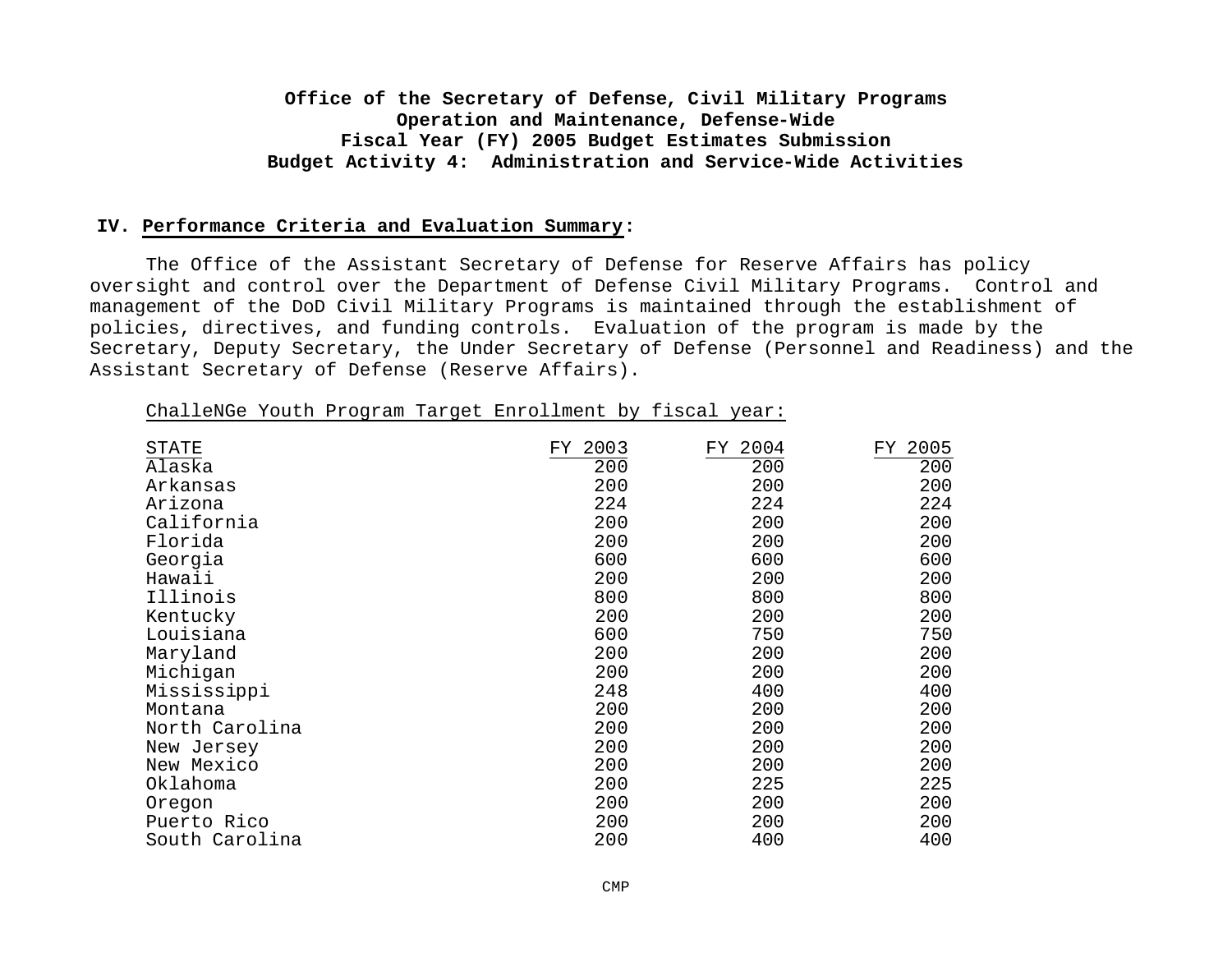#### **IV. Performance Criteria and Evaluation Summary: (continued)**

| <b>STATE</b>       | FY 2003            | FY 2004 | FY 2005              |
|--------------------|--------------------|---------|----------------------|
| Texas              | 200                | 200     | 200                  |
| Virginia           | 200                | 200     | 200                  |
| Wisconsin          | 200                | 219     | 219                  |
| West Virginia      | 200                | 200     | 200                  |
| 2 New States (TBD) |                    | 400     |                      |
| TOTALS             | $\frac{-0}{6,472}$ | 7,418   | $7, \frac{400}{418}$ |

All states met program's targets/requirements for the ChalleNGe Program in FY 2003 and are on track to meet FY 2004 and FY 2005 requirements.

#### STARBASE Program Sites by fiscal year:

|                                                | Number of Sites  |         |         |  |  |
|------------------------------------------------|------------------|---------|---------|--|--|
| Service                                        | FY 2003          | FY 2004 | FY 2005 |  |  |
| Air Force/Air Force Reserve/Air National Guard | つつ               | 34      | 36      |  |  |
| Navy/Navy Reserve/Marine Corps                 | $\underline{16}$ | 16      | 18      |  |  |
| TOTALS                                         | $\overline{48}$  | 50      | 54      |  |  |

#### **V. Personnel Summary: None**